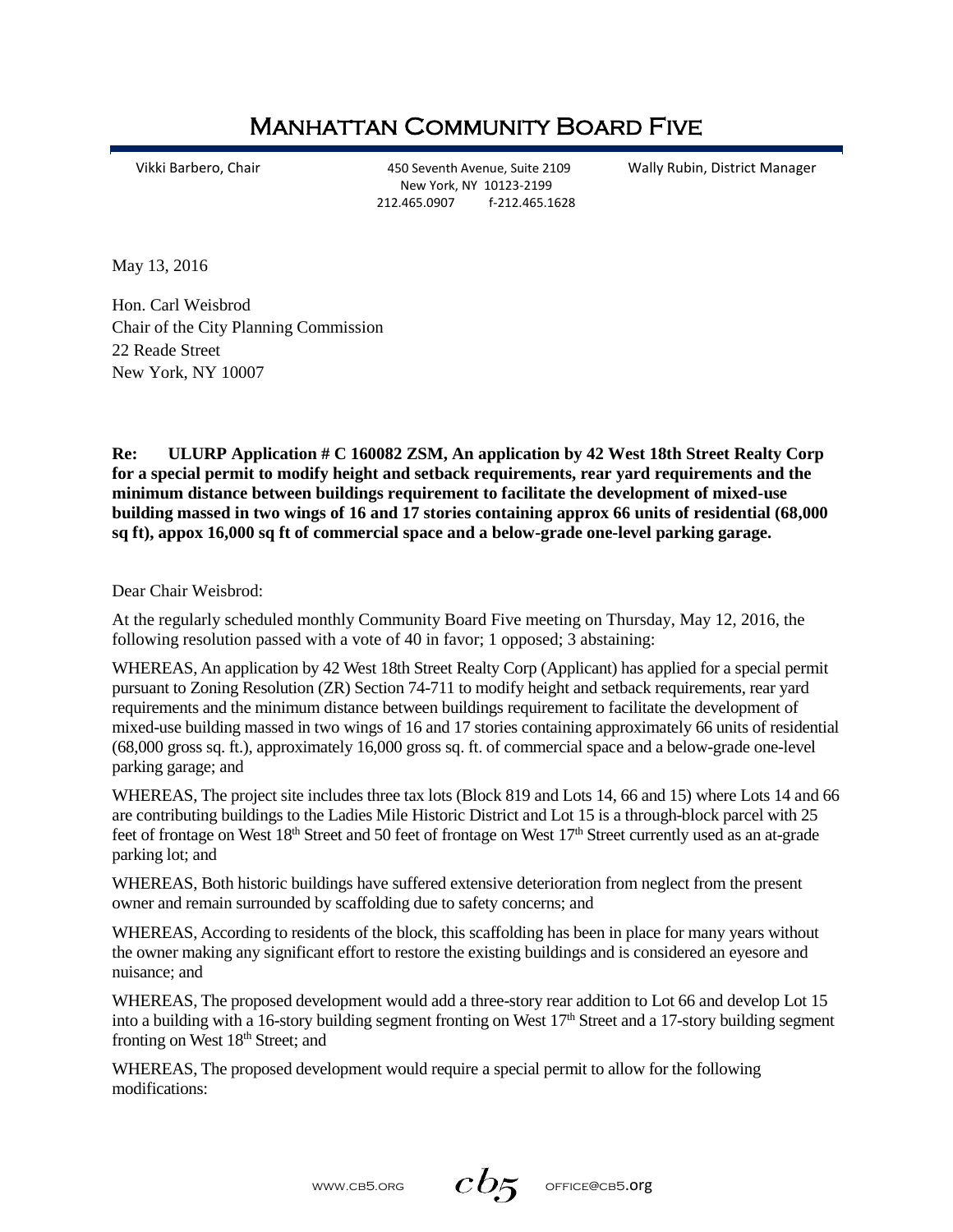- **Rear Yard Equivalent and Minimum Distance between Windows Waivers:** The underlying residential rear yard equivalent requirements do apply above the third floor where the new building becomes residential and the requested waiver of 10 feet from the required 60-foot deep rear yard equivalent is still required. This waiver will allow a rear yard equivalent of 50 feet and a minimum distance between the buildings of 50 feet; and
- **Height and Setback Waivers:** The requested height and setback waivers would allow the northern wing of the new building to rise above the 60 foot maximum building height applicable to narrow lots and would allow the south wing to rise without setback above the maximum base height of 125 feet; and

WHEREAS, Among other requirements, for the city to approve the special permit as put forth, the city must find that "such #bulk# modifications shall have minimal adverse effects on the structures or #open space# in the vicinity in terms of scale, location and access to light and air"; and

WHEREAS, The president of the Condominium Board at 32 West 18th Street, representing her building, argued that the proposed building "will have direct and substantial adverse effects on our building's open space, light and air"; and

WHEREAS, The president of the Condominium Board at 32 West 18th Street, in particular, requested that the application for modification of the regulations pertaining to maximum height for a narrow building be rejected; and

WHEREAS, Another resident of 32 West 18th Street expressed concerns that the modifications in the rear yard would have significant and adverse impacts for access to light and clean air in his ground-level apartment; and

WHEREAS, While it is difficult to quantify the adverse impact without further study, CB5 believes that the encroachment of the South Wing of the proposed building into the rear yard equivalent by 10 feet (resulting in a 50-foot rear yard equivalent rather than a 60-foot one) certainly has an adverse impact on other properties on the block (as compared with the no-action) scenario; and

WHEREAS, While sympathetic to the concerns of the neighbors regarding the modification to the height of the portion of the building fronting 18th street, we are particularly concerned about the requested waiver for modifications of zoning requirements for a rear yard and believe that the 60-foot distance requirement between the 17<sup>th</sup> Street and 18<sup>th</sup> Street building segments should be maintained; and

WHEREAS, CB5 has, in the past, found modifications to bulk regulations pursuant to ZR Section 74-711 to be acceptable as such modifications can facilitate new construction that contributes to the historic district;

WHEREAS, ZR Section 74-32 (part of the newly adopted MIH text amendment) titled "Additional Considerations for Special Permit Use and Bulk Modifications" reads,

"Where a special permit application would allow a significant increase in #residential floor area# and the special #floor area# requirements in #Mandatory Inclusionary Housing areas# of paragraph (d) of Section 23-154 (Inclusionary Housing) are not otherwise applicable, the City Planning Commission, in establishing the appropriate terms and conditions for the granting of such special permit, shall apply such requirements where consistent with the objectives of the Mandatory Inclusionary Housing program as set forth in Section 23-92 (General Provisions)"; and

WHEREAS, ZR Section 12-10 reads,

""Bulk" is the term used to describe the size of #buildings or other structures#, and their relationships to each other and to open areas and #lot lines#, and therefore includes: (a) the size (including height and #floor area#) of #buildings or other structures#; (b) the area of the #zoning lot# upon which a #building# is located, and the number of #dwelling units# or #rooming units# within a #building# in relation to the area of the #zoning lot#; (c) the shape of #buildings or other structures#; (d) the

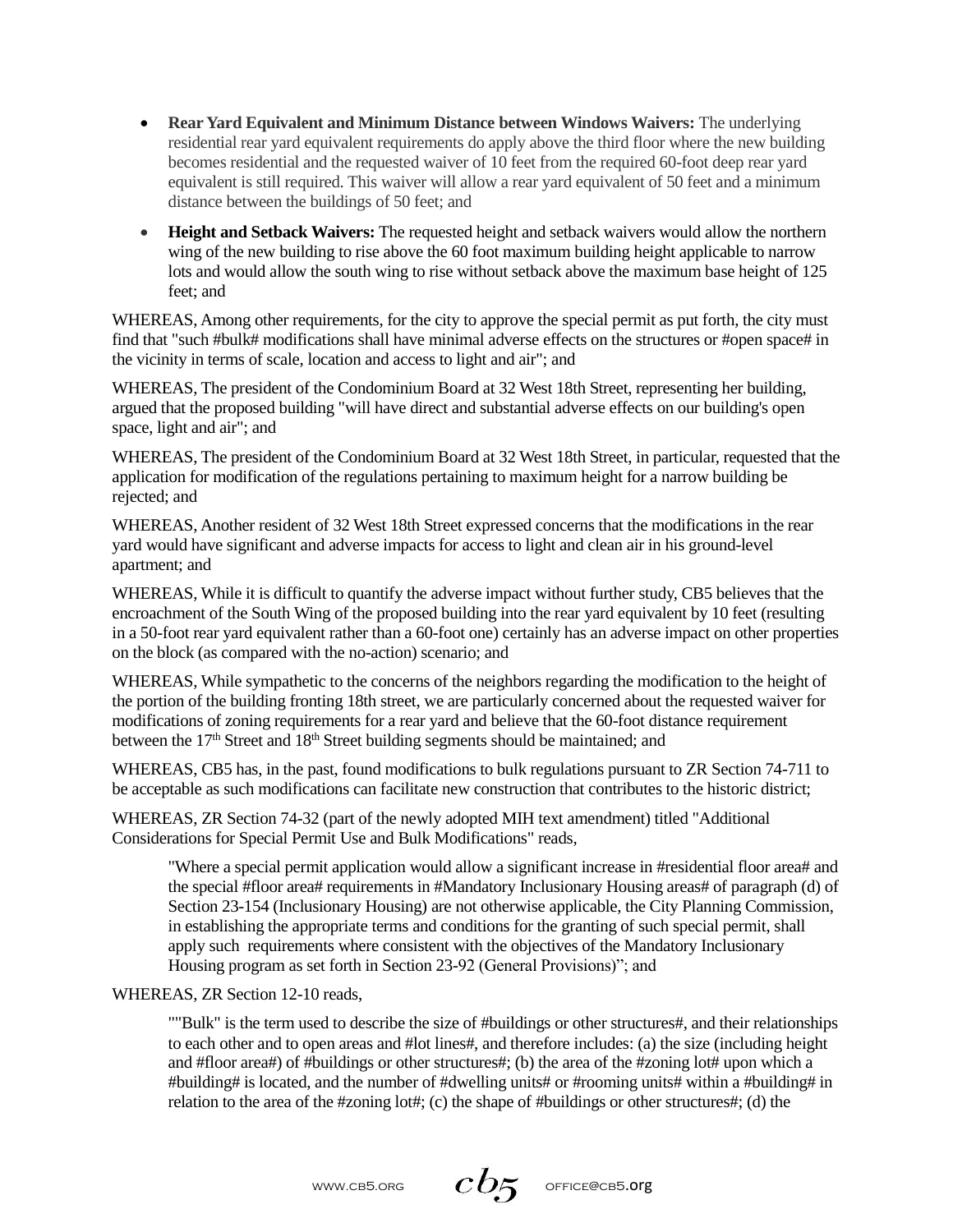location of exterior walls of #buildings or other structures# in relation to #lot lines#, to other walls of the same #building#, to #legally required windows#, or to other #buildings or other structures#; and (e) all open areas relating to #buildings or other structures# and their relationship thereto"; and

WHEREAS, While "significant" is not a defined term, the Department of City Planning (DCP) has communicated that the applicability threshold would be 10 residential units or 12,500 sq. ft. of residential floor area; and

WHEREAS, ZR Section 12-10 has #Residential# defined as "pertaining to a #residence#"; and

WHEREAS, ZR Section 12-10 has #Floor Area# defined as the following: "the sum of the gross areas of the several floors of a #building# or #buildings#, measured from the exterior faces of exterior walls or from the center lines of walls separating two #buildings#."; and

WHEREAS, The only "objectives" referenced in ZR Section 74-32 are set forth in ZR Section 23-92:

"The Inclusionary Housing Program is established to promote the creation and preservation of housing for residents with varied incomes in redeveloping neighborhoods and to enhance neighborhood economic diversity and thus to promote the general welfare"; and

WHEREAS, The 2009-2013 American Community Survey estimates that while 22.7% of NYC's population is "Black or African American," only 1.5% of the subject site's census tract (Manhattan 54) population identifies as such; and

WHEREAS, The 2009-2013 American Community Survey estimates that while 28.7% of NYC's population is "Hispanic or Latino," only 9.0% of the subject site's census tract (Manhattan 54) population identifies as such; and

WHEREAS, The 2009-2013 American Community Survey estimates that while 17.3% of NYC's population has income below the poverty rate, only 2.0% of the subject site's census tract (Manhattan 54) population has income below the threshold.; and

WHEREAS, CB5 finds that the area surrounding the site is neither economically nor racially diverse and that the application of MIH as part of the special permit would thereby promote the creation of housing for residents with varied incomes in a redeveloping neighborhood and enhance neighborhood economic diversity—fully consistent with the objectives of ZR Section 23-92; and

WHEREAS, The Environmental Assessment Statement (EAS) for the proposed MIH text amendment reads,

"The MIH program would also apply outside of MIH areas in zoning districts as a condition of granting future special permits for use or bulk modifications that facilitate the creation of a significant number of additional dwelling units"; and

WHEREAS, The EAS for MIH, referring to neighborhoods with historic districts, reads,

"According to the Market and Financial Study conducted by BAE, these neighborhoods contain some of the strongest housing real estate markets in the city. They also represent some of the least economically diverse neighborhoods in the city, according to analysis provided in the DCP report, Mandatory Inclusionary Housing: Promoting Economically Diverse Neighborhoods. As shown in Figures 23.3 of the latter report (Attachment B), the community districts where 74-71 applications are concentrated overlap substantially with the neighborhoods where the majority of households are concentrated within higher income brackets"; and

## WHEREAS, The EAS for MIH reads,

"In the future with the action, 74-71 permit applications that facilitate a significant increase in housing would be required to comply with the Proposed Action, creating a requirement for permanently affordable housing….Where a property owner chooses to pursue modifications under 74-71 to create a substantial amount of new housing, the MIH requirements would apply. Since these

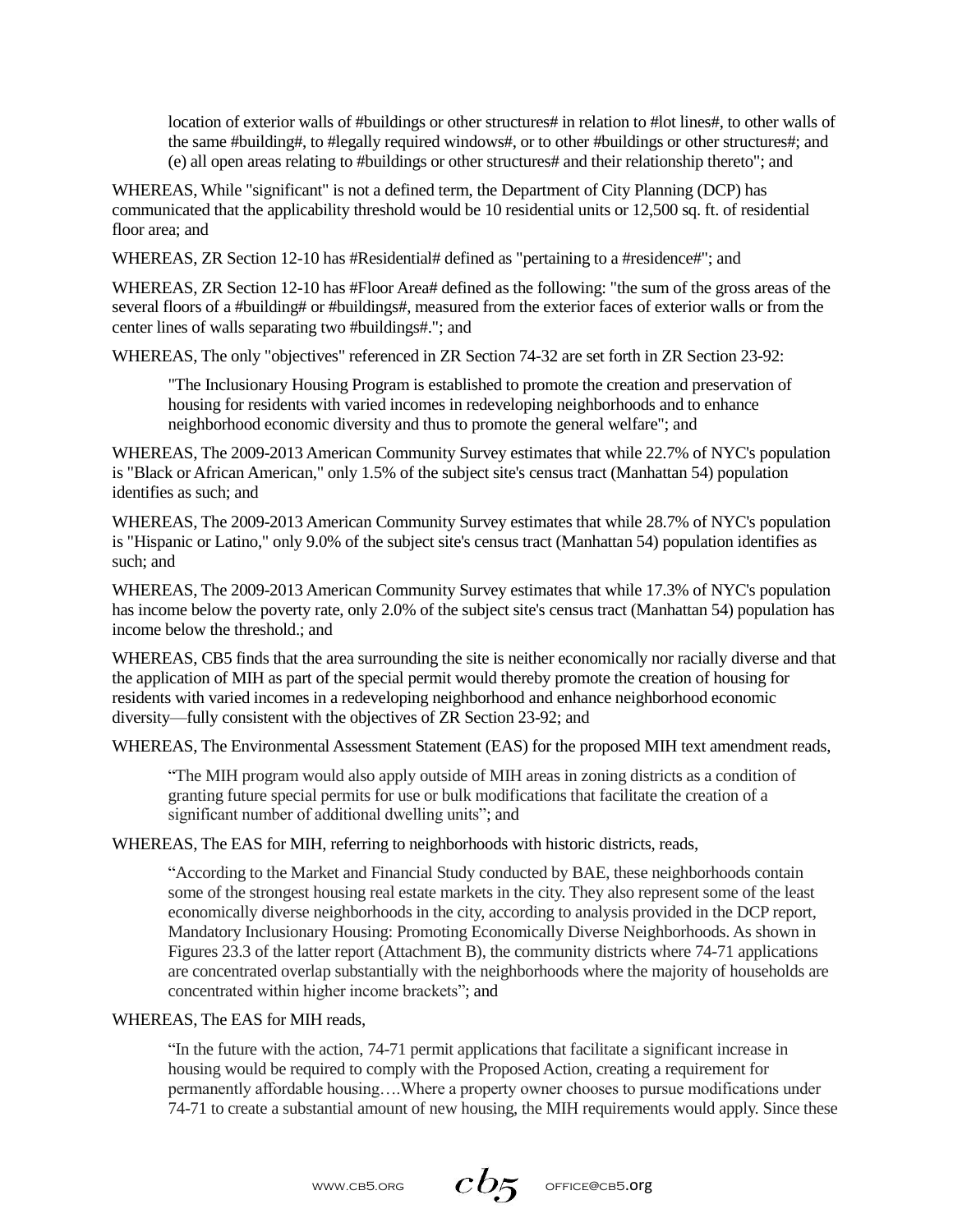sites are concentrated in the strongest residential real estate markets in the city, an MIH development on these sites would likely be feasible even with ongoing commitments to maintain and preserve the historic character of the site consistent with the preservation purpose of the special permit. In the event that the MIH requirements would make a project infeasible, the BSA special permit created by the proposed action would be available to provide relief. Therefore, in the future with the proposed action, there is likely to be a greater amount of permanently affordable housing in some of the city's least economically diverse neighborhoods, further contributing to neighborhood economic diversity"; and

## WHEREAS, The EAS for MIH reads,

"… new developments that occur under 74- 71 are likely to continue to primarily attract high income residents, further limiting the economic diversity of these neighborhoods in the future without the action"; and

WHEREAS, Manhattan Borough President Gale Brewer in testifying in favor of MIH at the City Planning Commission stated,

"I can support the MIH plan for the following reasons: 1. In addition to neighborhood rezonings, it would apply to all special-permit applications by private developers to add more than 10 residential units of housing to any area where this housing couldn't otherwise be built"; and

WHEREAS, According to the EAS for this special permit application (CEQR No. 16DCP106M 3/4/2016) reads,

"The applicant is seeking a Special Permit pursuant to Section 74-711 of the New York City Zoning Resolution to modify bulk regulations pertaining to the rear yard equivalent; rear setback; maximum base height and setback; distance between buildings; and narrow buildings to facilitate the Proposed Development at 38-42 West 18th Street/41-45 West 17th Street"; and

WHEREAS, According to the EAS for this special permit application (CEQR No. 16DCP106M 3/4/2016), the no-action condition would allow for 40 residential units with 55,828 gross sq. ft. of residential floor area (45,730 zoning sq. ft. of residential floor area) and the with-action condition would allow for 66 residential units with 79,793 gross sq. ft. of residential floor area (68,097 zoning sq. ft. of residential floor area); and

WHEREAS, The special permit, if granted would facilitate the development of 26 more market-rate residential units (at 23,965 gross sq. ft. of residential floor area and 22,367 zoning sq. ft. of residential floor area); and

WHEREAS, Despite the fact that the special permit as currently envisioned would allow for 26 new units of luxury housing that the Applicant says cannot be built absent a special permit approval, the Applicant states that there should be no MIH requirement (i.e. affordable housing) for this development; and

WHEREAS, Applicant, in a letter to CB5 dated April 26<sup>th</sup> 2016, states:

"DCP's Zoning Division and Counsel's office, who are the authors of this recently enacted text, have concluded that this special permit application does not result in "a significant increase in residential floor area" because the bulk waivers requested under the ZR Section 74-711 Special Permit application simply facilitate the use of permitted residential floor area on a zoning lot encumbered by landmark buildings"; and

WHEREAS, The argument that ZR Section 74-32 bulk modifications refer to only a change in the maximum permitted residential floor area ratio and not to other bulk modifications is not supported by the Zoning Resolution or the administrative record (including the EAS for MIH); and

WHEREAS, ZR Section 74-32 does not permit the City Planning Commission to exercise discretion as to whether it may apply the MIH requirement to this development and rather states that the City Planning Commission shall apply the MIH requirement under these circumstances; and